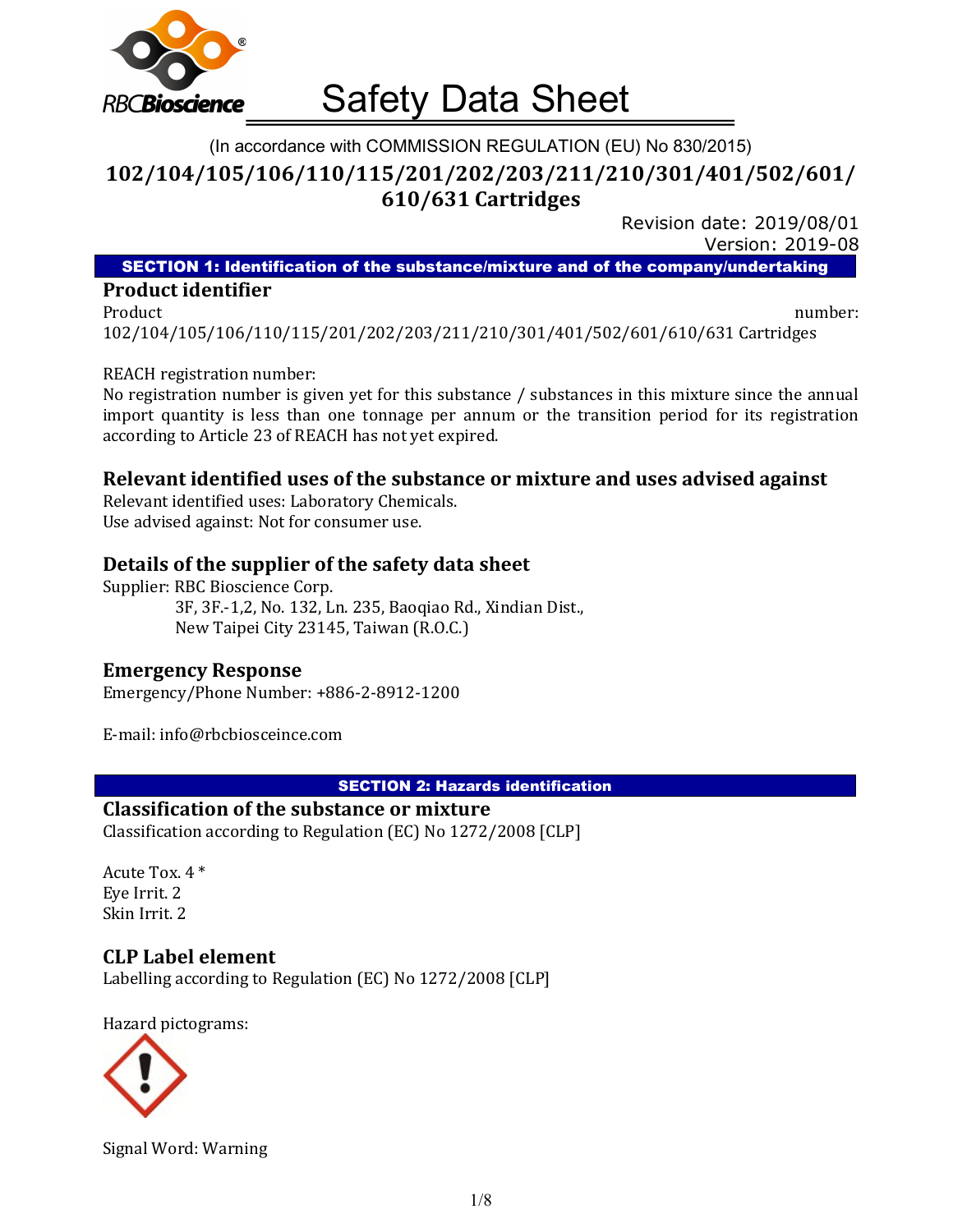

# Hazard Statements

H302 Harmful if swallowed. H315 Causes skin irritation. H319 Causes serious eye irritation. H332 Harmful if inhaled.

# Precautionary Statements

Prevention P264 Wash hands thoroughly after handling. P270 Do not eat, drink or smoke when using this product. P280 Wear protective gloves/ protective clothing/ eye protection/ face protection.

Response

P302+P352 if on skin: wash with plenty of water. P305+P351+P338 if in eyes: rinse cautiously with water for several minutes. Remove contact lenses, if present and easy to do. Continue rinsing.

P304+P340 if inhaled: remove victim to fresh air and keep at rest in a position comfortable for breathing. P342+P311 if experiencing respiratory symptoms: Call a poison center or doctor/ physician.

Disposal

P501 Dispose of contents/ container to an approved waste disposal plant.

# Other hazards:

Results of PBT and vPvB assessment

PBT: Not applicable. vPvB: Not applicable.

SECTION 3: Composition/information on ingredients

Substance/Mixture: Mixture

Hazardous ingredients

| Chemical Name           | EC-No.                   | CAS-No.       | Concentration (%) |
|-------------------------|--------------------------|---------------|-------------------|
| Guanidine Hydrochloride | 200-002-3                | $\pm$ 50-01-1 | $30 - 50$         |
| Ammonium Acetate        | $211 - 162 - 9$ 631-61-8 |               | $10 - 20$         |

#### SECTION 4: First aid measures

# General advice:

Move out of dangerous area. Show this material safety data sheet to the doctor in attendance. If inhaled:

If unconscious place in recovery position and seek medical advice. Keep respiratory tract clear. If symptoms persist, call a physician.

# In case of skin contact:

Wash off immediately with soap and plenty of water while removing all contaminated clothes and shoes. Immediate medical treatment is necessary as untreated wounds from corrosion of the skin heal slowly and with difficulty.

# In case of eye contact:

Small amounts splashed into eyes can cause irreversible tissue damage and blindness. In the case of contact with eyes rinse immediately with plenty of water and seek medical advice. Remove contact lenses. Protect unharmed eye.

# If swallowed: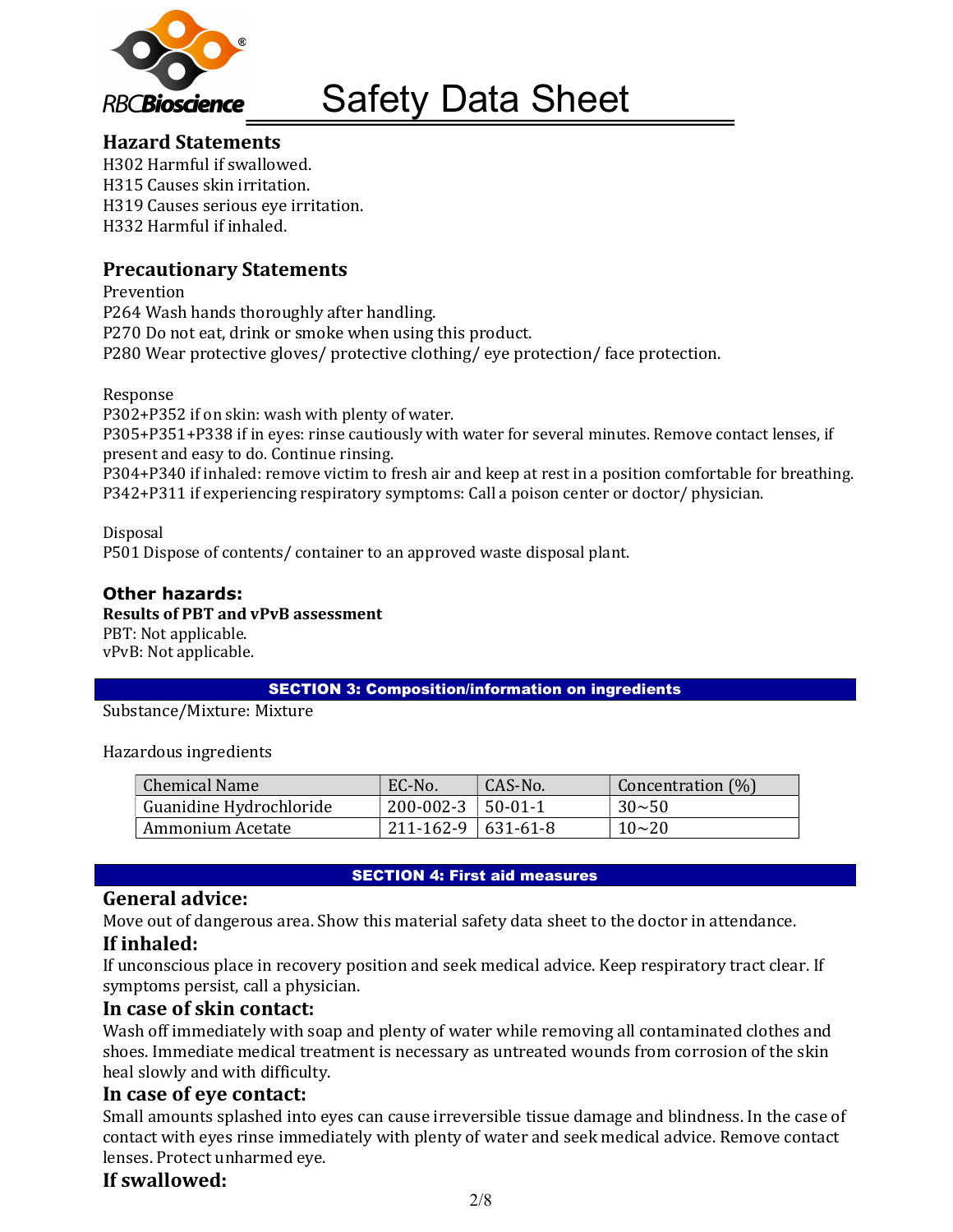

If accidentally swallowed obtain immediate medical attention. Rinse mouth with water. Never give anything by mouth to an unconscious person.

# Most important symptoms and effects, both acute and delayed:

Symptoms: no information available.

Risks: Harmful if swallowed, in contact with skin irritation or if inhaled. Causes serious eye damage.

## Note to Physician:

No information available.

## SECTION 5: Firefighting measures

## Suitable Extinguishing media:

Use water spray, alcohol-resistant foam, dry chemical or carbon dioxide.

## Specific hazards during firefighting:

Don't allow run-off from firefighting to enter drains or water courses. Exposure to decomposition products may be a hazard to health.

# Hazardous combustion products:

Carbon oxides. Sulfur oxides.

#### Specific extinguishing methods:

In the event of fire and/or explosion don't breathe fumes. Use a water spray to cool fully closed containers.

## Further information:

In the event of fire and/or explosion don't breathe fumes. Use a water spray to cool fully closed containers.

## SECTION 6: Accidental release measures

## Personal precautions, protective equipment and emergency procedures:

Use personal protective equipment. Ensure adequate ventilation. Remove all sources of ignition. Evacuate personal to safe areas. Avoid breathing dust/fume/gas/mist/vapors/spray. Beware of vapors accumulating to form explosive concentrations. Vapors can accumulate in low areas.

### Environmental precautions:

Prevent product from entering drains. Prevent further leakage or spillage if safe to do so.

# Methods and materials for containment and cleaning up:

Contain spillage, and then collect with non-combustible absorbent material. (e.g. sand, earth, diatomaceous earth, vermiculite) and place in container for disposal according to local/national regulations (see section 13.). Unsuitable cleaning agents: sodium hypochlorite.

# Reference to other sections

See section 8 for more information.

#### SECTION 7: Handling and storage

# Precautions for safe handling

Avoid formation of aerosol. Don't breathe vapors/dust. Avoid contact with skin and eyes. For personal protection see section 8. Smoking, eating and drinking should be prohibited in the application area. Provide sufficient air exchange and/or exhaust in work rooms. Open drum carefully as content may be under pressure. Dispose of rinse water in accordance with local and national regulations. Persons susceptible to skin sensitization problems or asthma, allergies, chronic or recurrent respiratory disease should not be employed in any process in which this mixture is being used. To prevent leaks or spillages from spreading, provide a suitable liquid retention system.

# Conditions for safe storage, including any incompatibilities

Requirements for storage areas and containers: No smoking. Keep container tightly closed in a dry and well-ventilated place. Containers which are opened must be carefully resealed and kept upright to prevent leakage. Electrical

3/8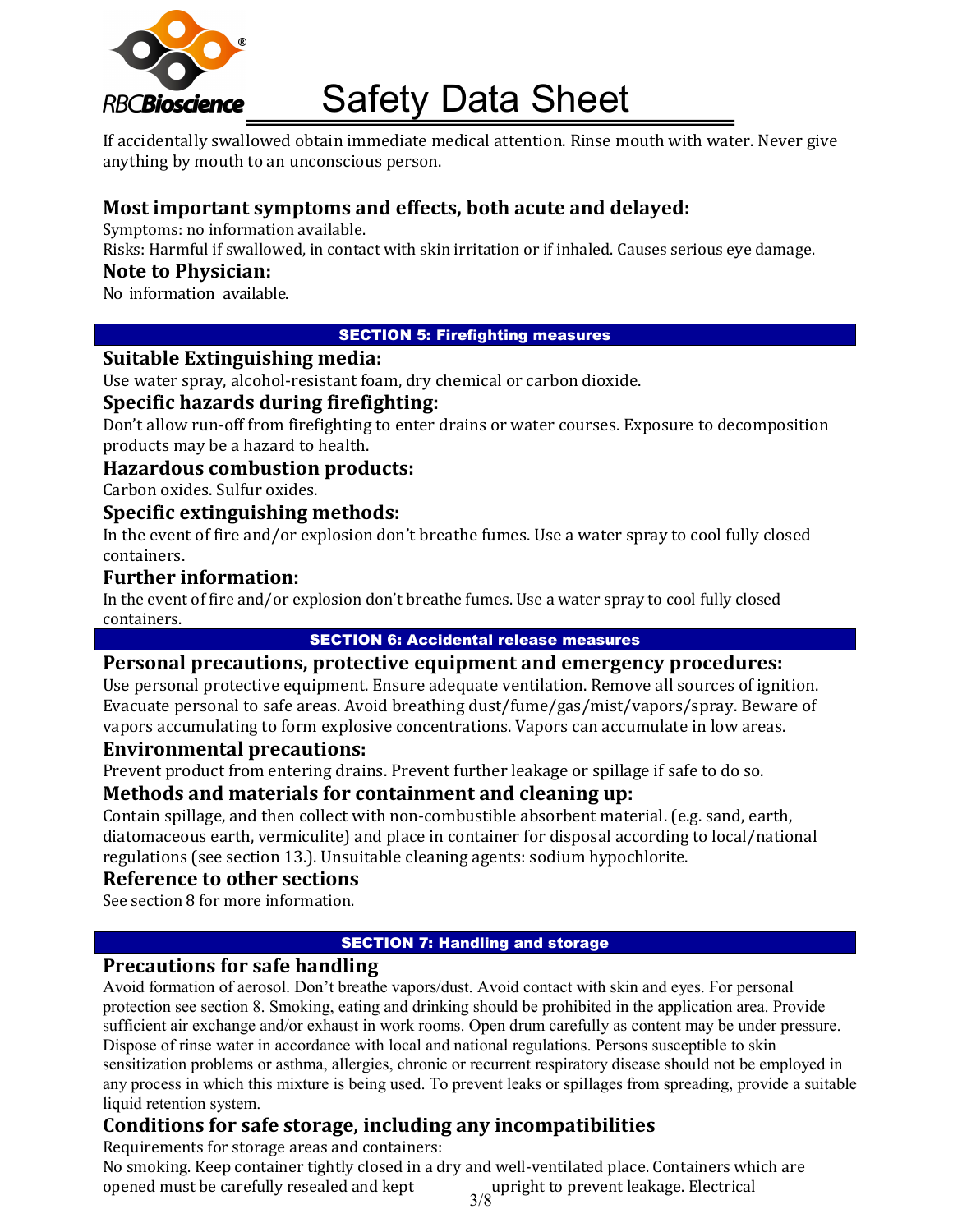

installations/working materials must comply with the technological safety standards.

Advice on common storage:

Don't store together with oxidizing and self-ignition products.

Other data:

No decomposition if stored and applies as directed.

# Specific end use(s)

Laboratory chemicals.

#### SECTION 8: Exposure controls/personal protection

## Components with workplace control parameters

The product does not contain any relevant quantities of materials with critical values that have to be monitored at the workplace.

# Personal protective equipment

## Respiratory protection:

In the case of vapor formation use a respirator with an approved filter.

#### Hand protection remarks:

The choice of an appropriate glove does not only depend on its material but also on other quality features and is different from one producer to the other. Take note of the information given by the producer concerning permeability and break through times, and of special workplace conditions (mechanical strain, duration of contact)

#### Material:

Protective gloves

# Eye protection:

Tightly fitting safely goggles. Wear face-shield and protective suit for abnormal processing problems. Don't wear contact lenses. Ensure that eyewash stations and safely showers are close to the workstation location.

#### Skin and body protection:

Choose body protection according to the amount and concentration of the dangerous substance at the work place. Acid-resistant protective clothing. Footwear protecting against chemicals. Workers should wear antistatic footwear.

#### Hygiene measures:

Keep away from food and drink. Wash hands before breaks and at the end of workday. Ensure adequate ventilation, especially in confined areas. Avoid contact with the skin and the eyes. When using do not eat, drink or smoke.

#### SECTION 9: Physical and chemical properties

# Information on basic physical and chemical properties

Appearance: liquid Color: No data available. Odor: No data available. Odor Threshold: No data available. pH: No data available. Melting point/range: No data available. Boiling point/range: No data available. Flash point: No data available. Evaporation rate: No data available. Burning rate: No data available. Upper explosion limit: No data available. Lower explosion limit: No data available. Vapor pressure: No data available. Relative vapor density: No data available.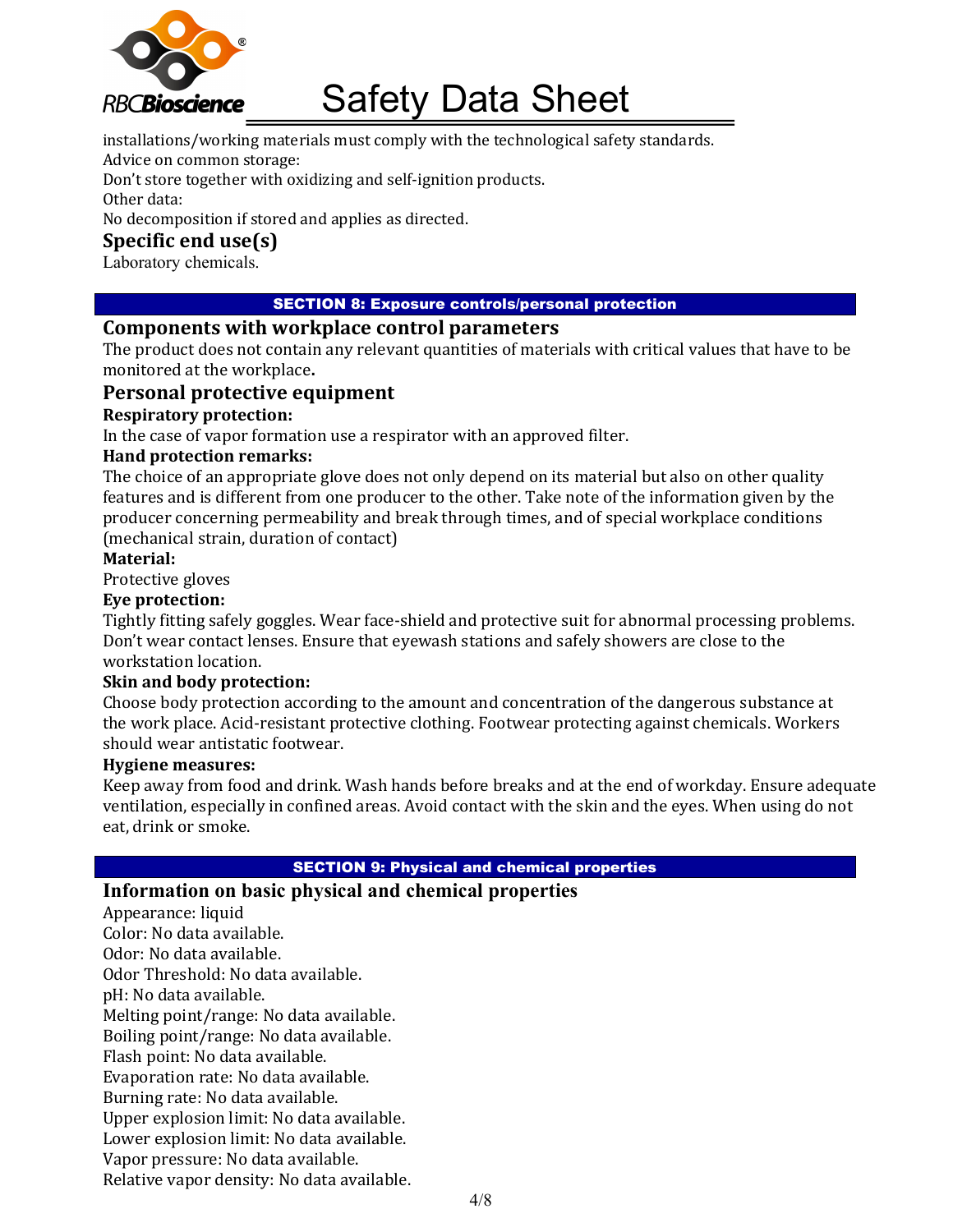

Relative density: No data available. Density: No data available. Solubility: No data available. Water solubility: No data available. Solubility in other solvents: No data available. Partition coefficient n-octanol/water: No data available. Auto ignition temperature: No data available. Thermal decomposition: No data available. Viscosity: No data available. Viscosity, dynamic: No data available. Viscosity, kinematic: No data available. Explosive properties: No data available. Oxidizing properties: No data available.

#### SECTION 10: Stability and reactivity

Reactivity: No decomposition if stored and applied as directed. Chemical stability: No decomposition if stored and applied as directed. Possibility of hazardous reactions: Stable under recommended storage conditions. Conditions to avoid: Heat, Flames and sparks. Incompatible materials: No data available. Hazardous decomposition products: No decomposition if stored and applied as directed.

## **SECTION 11: Toxicological information**

## Information on toxicological effects

#### Acute toxicity

Harmful if swallowed, in contact with skin or if inhaled. Product: Acute oral toxicity: No data available. Acute inhalation toxicity: No data available. Acute dermal toxicity: No data available.

#### Components

#### Guanidine hydrochloride

Acute oral toxicity: LD50 Oral(Rat): 475 mg/kg. LD50 dermal(rabbit): >2000mg/kg Acute inhalation toxicity: LC50 (Rat, malea and female): 5.3mg/l, Exposure time: 4h, Test atmosphere: dust/mist.

#### Ammonium acetate

Acute toxicity: LD50 Oral – No data available. Acute inhalation toxicity: LC50 Inhalation - No data available.

# Skin corrosion/irritation

Product: Remarks: May cause skin irritation.

**Components** Guanidine hydrochloride/ Ammonium acetate Irritating to skin.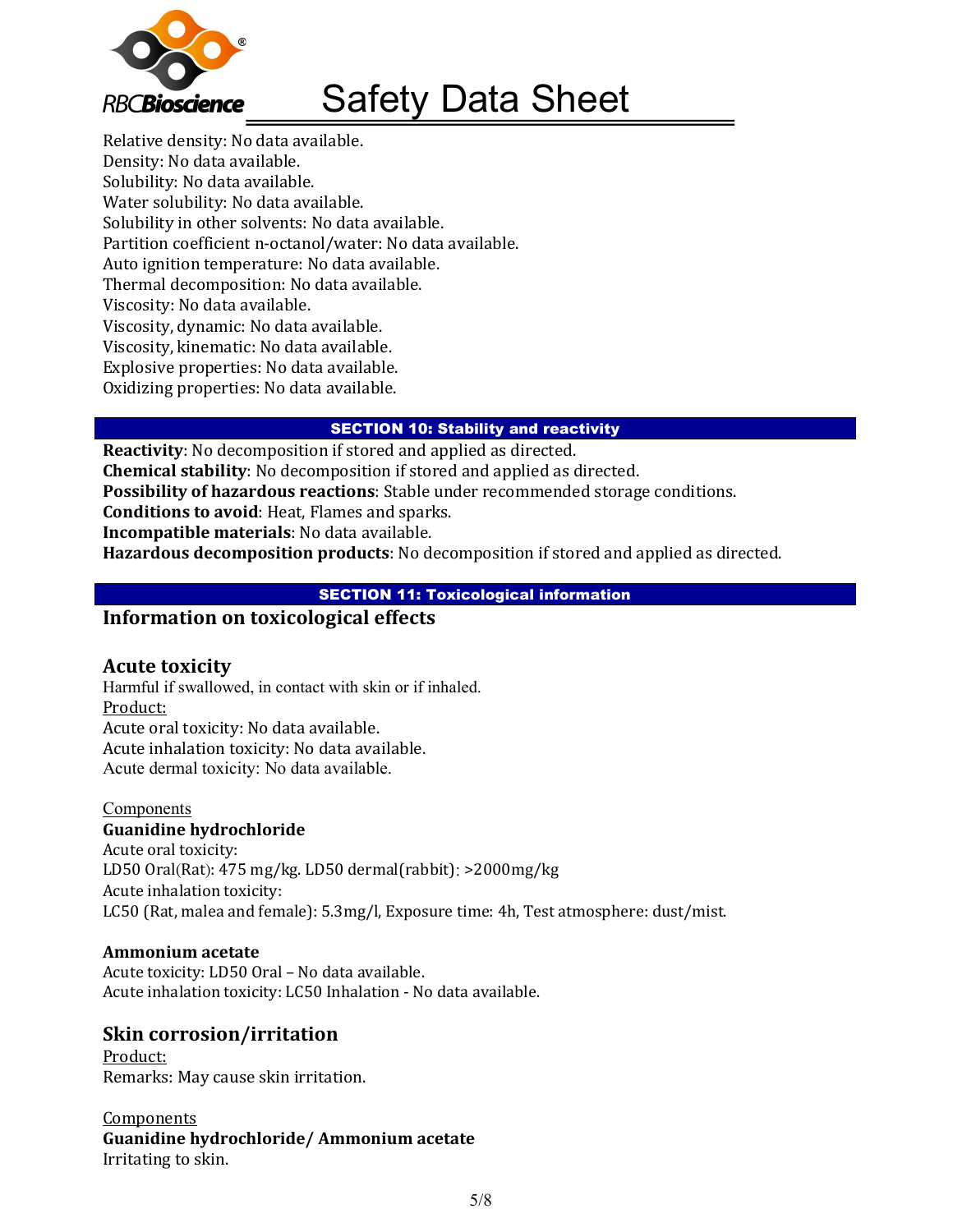

# Serious eye damage/eye irritation

Product: Remarks: May cause irreversible eye damage.

#### Components Guanidine hydrochloride/ Ammonium acetate Irritating to eyes.

# Respiratory or skin sensitization

Product Remarks: May cause sensitization by inhalation and skin contact.

Germ Cell mutagenicity

No data available.

**Carcinogenicity** 

No data available.

## Reproductive toxicity

No data available.

# STOT-single exposure

No data available.

# STOT-repeated exposure

No data available.

# Aspiration toxicity

No data available.

# Further information

Product Remarks: Symptoms of overexposure may be headache, dizziness, tiredness, nausea and vomiting. Solvents may degrease the skin.

#### SECTION 12: Ecological information

# Eco toxicity

Product Toxicity to fish: No data available. Toxicity to algae: No data available. Toxicity to bacteria: No data available.

#### Components

#### Guanidine hydrochloride

Toxicity to fish: LC50 (Leuciscus idus): 1758 mg/L, Exposure time: 48h Microtox: EC50 (Pseudomonas putida): 88.7 mg/L, Exposure time: 18 h

#### Ammonium acetate

Toxicity to fish: LC50 (Cyprinidae): 43 mg/L,

Exposure time: 96h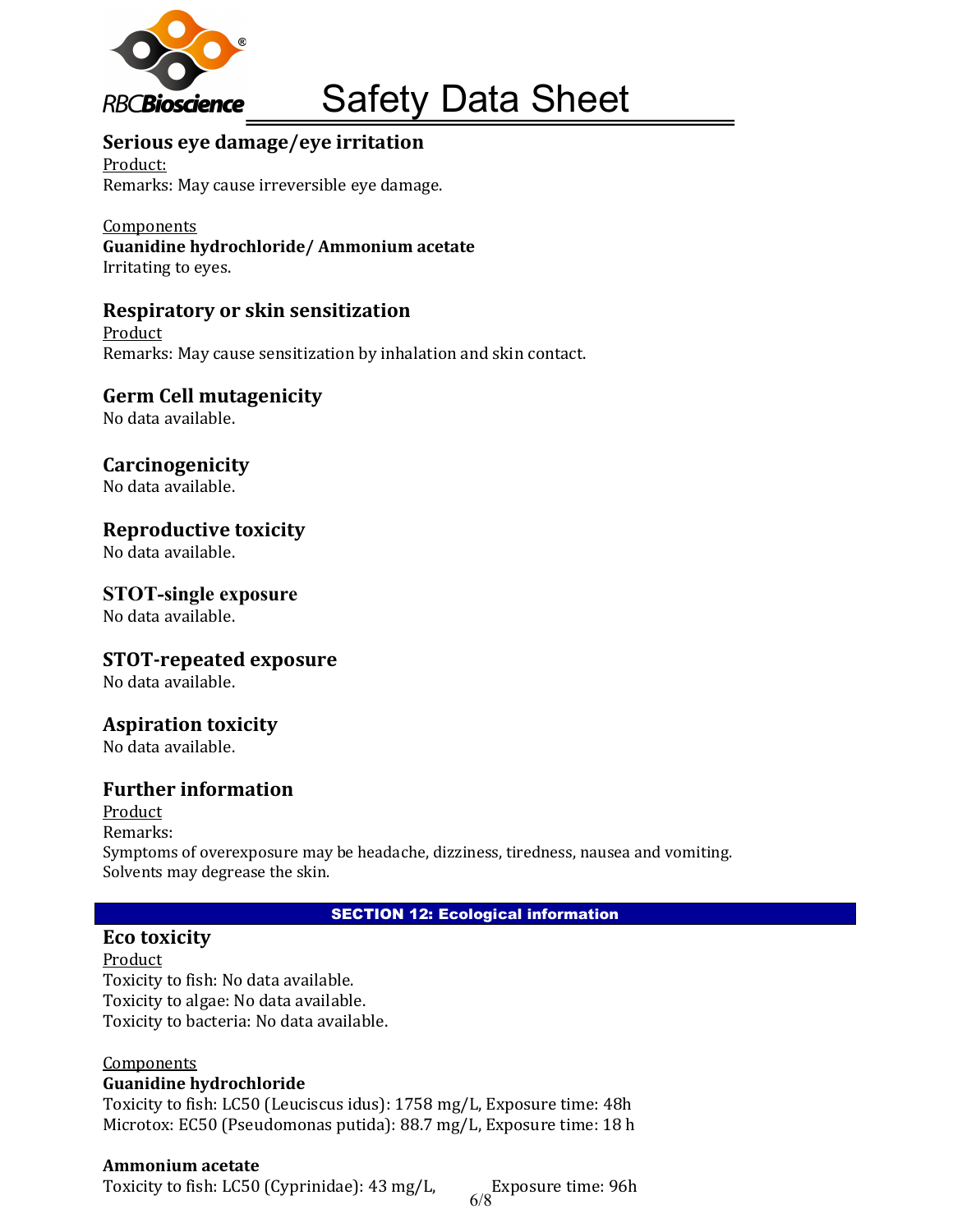

# Persistence and degradability

**Components** Guanidine hydrochloride Biodegradability: Method: OECD Test Guideline 301C Remarks: According to the results of tests of biodegradability. This product is not readily biodegradable.

# Bio accumulative potential

Product Bio accumulation: No data available. Partition coefficient n-octanol/water: No data available.

# **Components**

Guanidine hydrochloride Partition coefficient n-octanol/water: log Pow: ca.-1.7 (20°C)

#### Ammonium acetate

Partition coefficient n-octanol/water: log Pow: ca.-2.79 (20°C)

# Mobility in soil

No data available.

# Results of PBT and vPvB assessment

No information available.

# Other adverse effects

No data available.

#### SECTION 13: Disposal considerations

#### Waste treatment methods Product

The product should not be allowed to enter drains, water courses or the soil. Send to a licensed wastes management company. Dispose of as hazardous waste in compliance with local and national regulations. Dispose of contents/container in accordance with local regulation.

#### Contaminated packaging

Empty remaining contents. Dispose of as unused product. Don't re-use empty containers. Don't burn, or use a cutting torch on, the empty drum.

#### SECTION 14: Transport information

UN number: None

UN proper shipping name: N/A

Transport hazard class(es): None

Packing group, if applicable: None

Environmental hazards (e.g.: Marine pollutant (Yes/No)): No